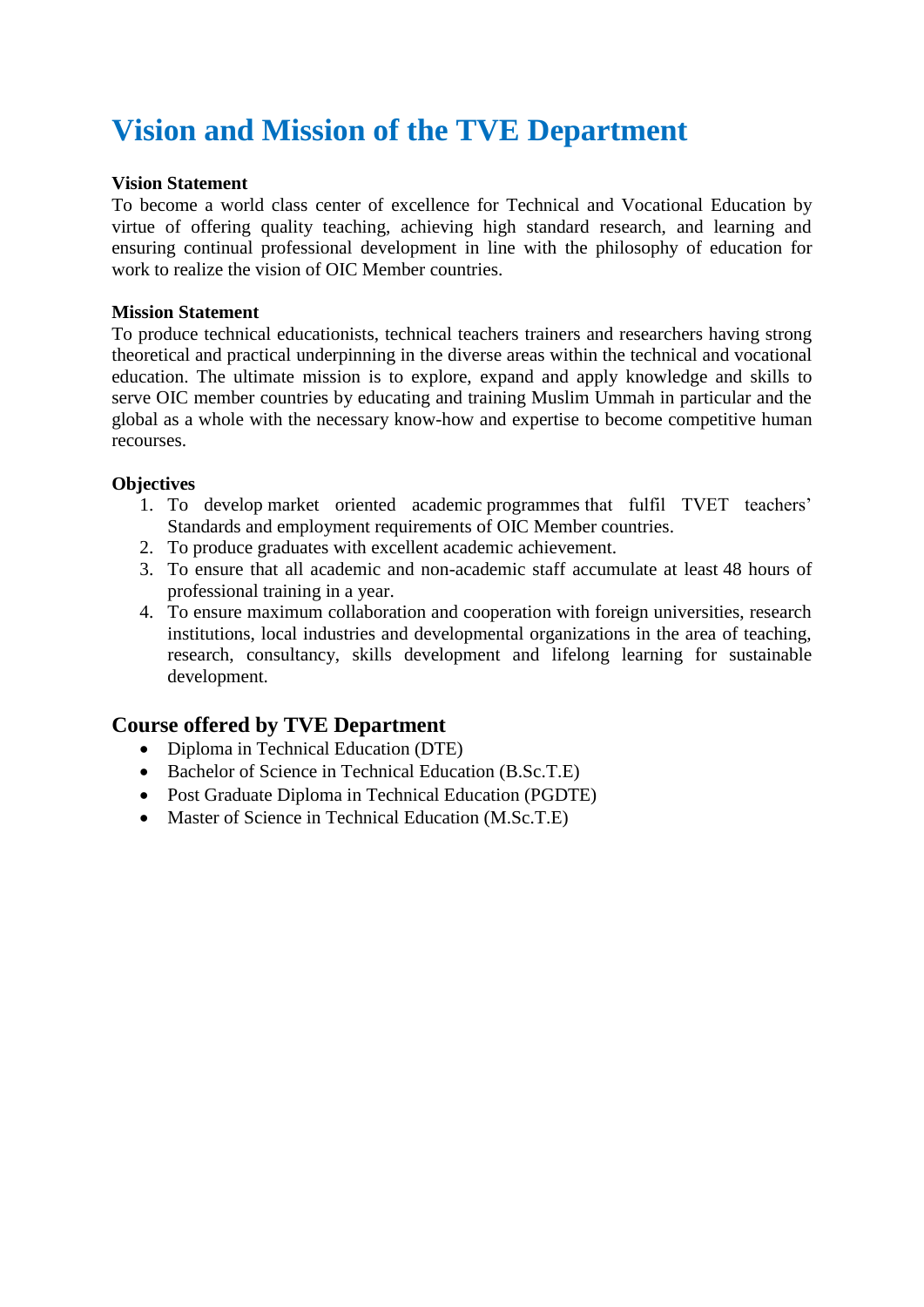## **First Semester**

| $L =$ Lecture   | $P = Practical / Workshop$                        | <b>T</b> = Tutorial |               |
|-----------------|---------------------------------------------------|---------------------|---------------|
| <b>Course</b>   | Course                                            | <b>Contract</b>     | <b>Credit</b> |
| <b>Number</b>   | <b>Title</b>                                      | <b>Hours</b>        | <b>Hours</b>  |
|                 |                                                   | $L-T - P$           |               |
| Hum 4132        | Arabic I                                          | $0 - 0 - 2$         | 1.00          |
| <b>or</b>       |                                                   |                     |               |
| Hum 4134        | English I                                         |                     |               |
| Hum 4137        | <b>Islamiat</b>                                   | $2 - 0 - 0$         | 2.00          |
| <b>TVE 4103</b> | <b>Educational Psychology</b>                     | $3-0-0$             | 3.00          |
| <b>TVE 4125</b> | Methods and Techniques of Teaching                | $3-0-0$             | 3.00          |
| <b>TVE 4126</b> | Methods and Techniques of Teaching lab            | $0 - 0 - 2$         | 1.00          |
| <b>TVE 4151</b> | Technical & Vocational Education Ethics & Society | $3-0-0$             | 3.00          |
| Technical       | Two Technical courses from                        | $6 - 0 - 3^*$       | 7.50          |
| Courses         | The respective specialization                     |                     |               |
|                 |                                                   |                     |               |
|                 | <b>Total</b><br>$L-T-P$                           | $17 - 0 - 7^*$      |               |
|                 | Total<br><b>Hours</b>                             | $24*$               | $20.50^*$     |

\*There may be slight deviation for different specialization.

## **Second Semester**

| $L =$ Lecture   | $P = Practical / Workshop$        |                                                | <b>T</b> = Tutorial |               |
|-----------------|-----------------------------------|------------------------------------------------|---------------------|---------------|
| <b>Course</b>   |                                   | Course                                         | <b>Contract</b>     | <b>Credit</b> |
| <b>Number</b>   |                                   | Title                                          | <b>Hours</b>        | <b>Hours</b>  |
|                 |                                   |                                                | $L-T - P$           |               |
| Hum 4232        | Arabic II                         |                                                | $0 - 0 - 2$         | 1.00          |
| <sub>or</sub>   |                                   |                                                |                     |               |
| Hum 4234        | English II                        |                                                |                     |               |
| Hum 4237        |                                   | Islamic History Science & Culture              | $3-0-0$             | 3.00          |
| TVE 4239        |                                   | Principles of Technical & Vocational Education | $3-0-0$             | 3.00          |
| <b>TVE 4258</b> |                                   | <b>Observation and Practice Teaching</b>       | $0-1-4$             | 2.50          |
| <b>TVE 4259</b> | <b>Educational Technology</b>     |                                                | $2 - 0 - 0$         | 2.00          |
| <b>TVE 4260</b> | <b>Educational Technology Lab</b> |                                                | $0 - 0 - 3$         | 1.00          |
| <b>TVE 4235</b> |                                   | <b>Educational Measurement and Evaluation</b>  | $3-0-0$             | 3.00          |
| Technical       | Two Technical courses from        |                                                | $6 - 0 - 3*$        | 7.50          |
| Courses         | The respective specialization     |                                                |                     |               |
|                 |                                   |                                                |                     |               |
|                 | <b>Total</b>                      | $L-T-P$                                        | $17-1-11*$          | 23.00*        |
|                 | <b>Total</b>                      | <b>Hours</b>                                   | 29*                 |               |

\*There may be slight deviation for different specialization.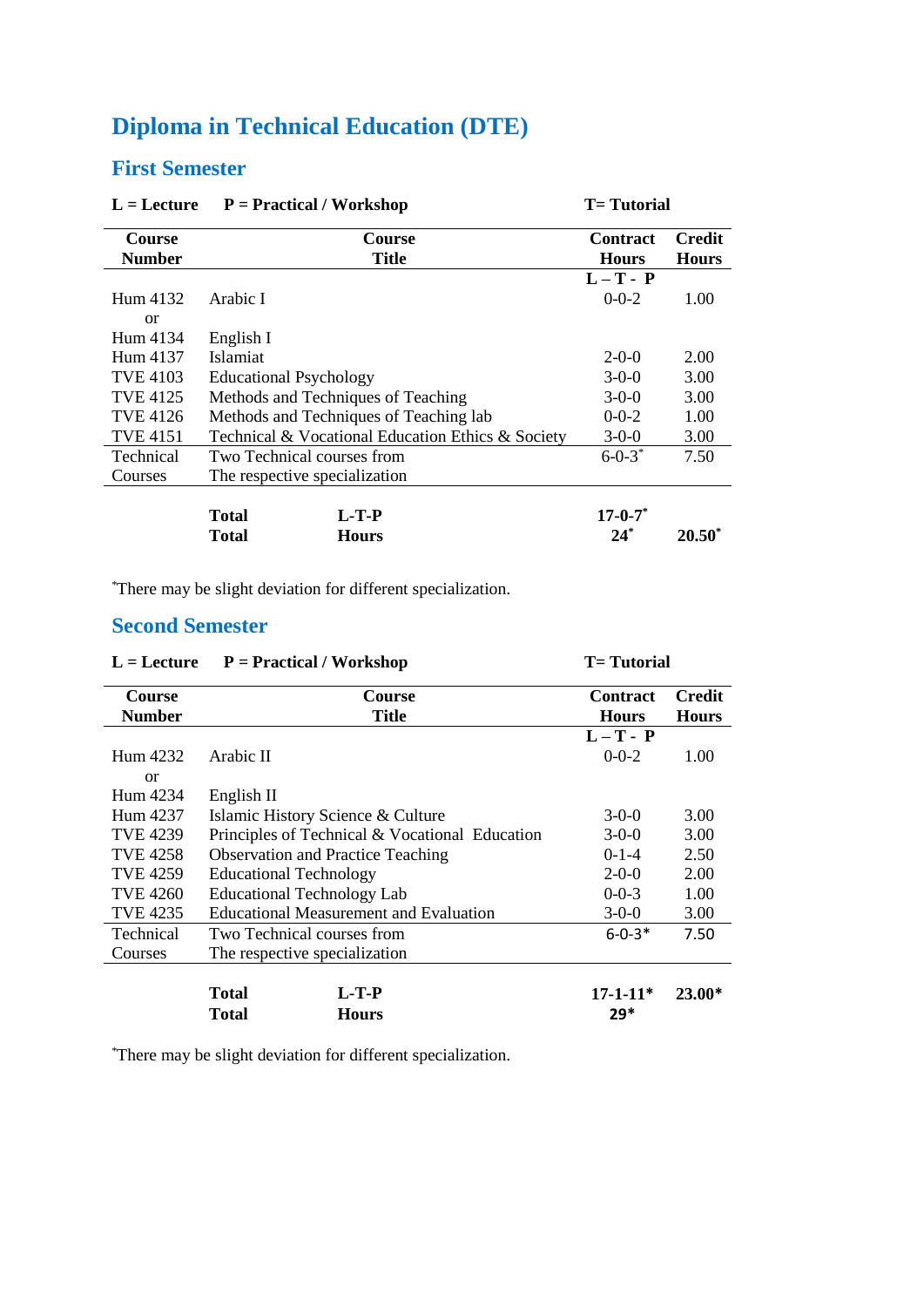### **Specialization: Mechanical Engineering**

### **First Semester**

| $P = Practical / Workshop$<br>$L =$ Lecture |                                        | <b>T</b> = Tutorial             |                               |
|---------------------------------------------|----------------------------------------|---------------------------------|-------------------------------|
| <b>Course</b><br><b>Number</b>              | <b>Course</b><br><b>Title</b>          | <b>Contract</b><br><b>Hours</b> | <b>Credit</b><br><b>Hours</b> |
|                                             |                                        | $L - T - P$                     |                               |
| <b>MCE 4391</b>                             | Refrigeration and Air-conditioning     | $3-0-0$                         | 3.00                          |
| <b>MCE 4392</b>                             | Refrigeration and Air-conditioning Lab | $0 - 0 - 1.5$                   | 0.75                          |
| <b>MCE 4393</b>                             | <b>Automotive Technology</b>           | $3-0-0$                         | 3.00                          |
| <b>MCE 4394</b>                             | Automotive Technology Lab              | $0 - 0 - 1.5$                   | 0.75                          |
|                                             |                                        | $6 - 0 - 3$                     | 7.50                          |

\* Two technical courses from the respective specialization.

### **Second Semester**

| $P = Practical / Workshop$<br>$L =$ Lecture |                                           |                 | <b>T</b> = Tutorial |  |
|---------------------------------------------|-------------------------------------------|-----------------|---------------------|--|
| Course                                      | <b>Course</b>                             | <b>Contract</b> | <b>Credit</b>       |  |
| <b>Number</b>                               | Title                                     | <b>Hours</b>    | <b>Hours</b>        |  |
|                                             |                                           | $L - T - P$     |                     |  |
| <b>MCE 4491</b>                             | <b>Advanced Manufacturing Process</b>     | $3-0-0$         | 3.00                |  |
| <b>MCE 4492</b>                             | <b>Advanced Manufacturing Process Lab</b> | $0 - 0 - 1.5$   | 0.75                |  |
| <b>MCE 4493</b>                             | <b>Automotive Maintenance Engineering</b> | $3-0-0$         | 3.00                |  |
| <b>MCE 4494</b>                             | Automotive Maintenance Engineering Lab    | $0 - 0 - 15$    | 0.75                |  |
|                                             |                                           | $6 - 0 - 3$     | 7.50                |  |

\* Two technical courses from the respective specialization.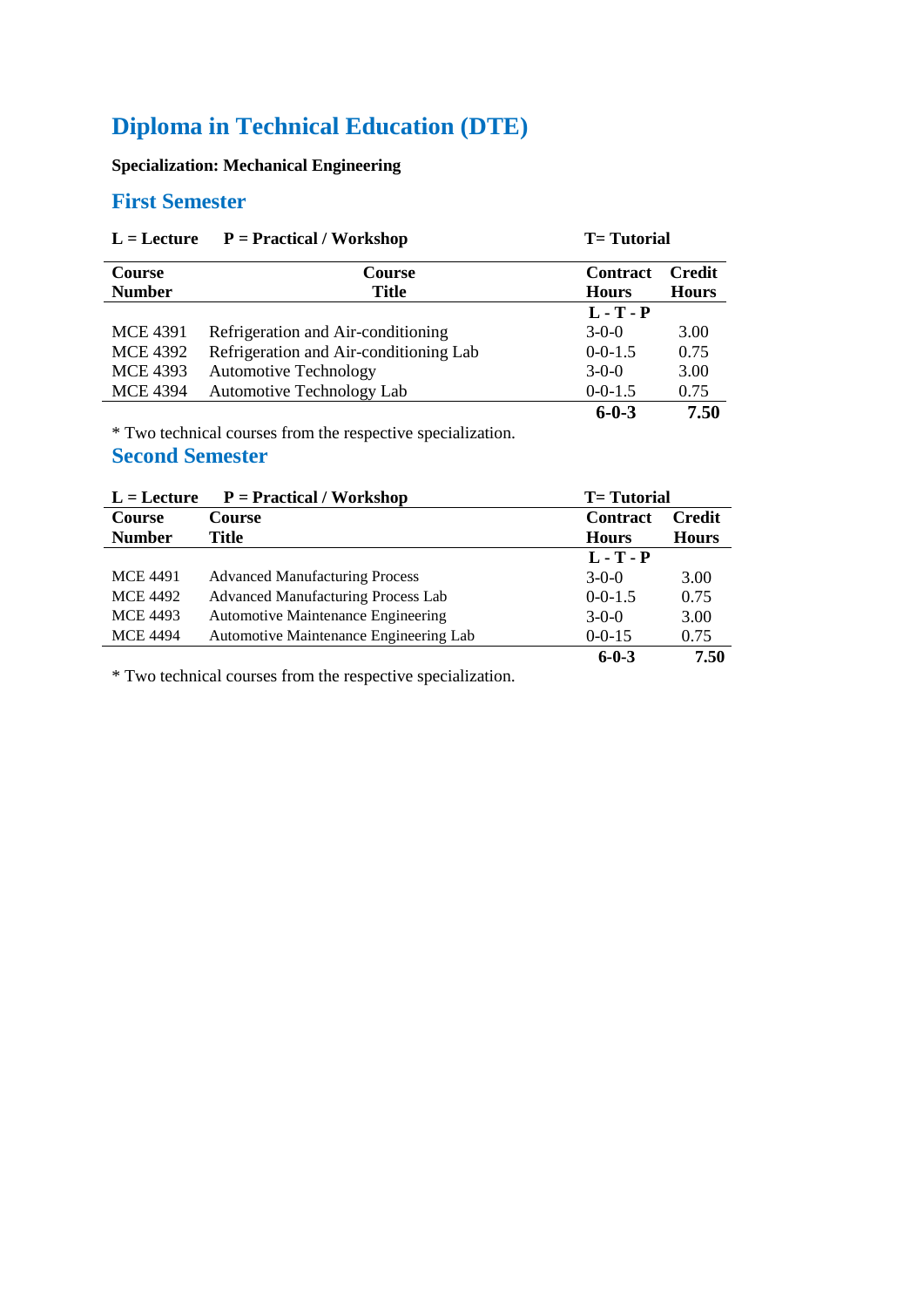**Specialization: Electrical and Electronic Engineering**

### **First Semester**

| $L =$ Lecture   | $P = Practical / Workshop$                 | <b>T</b> = Tutorial |               |
|-----------------|--------------------------------------------|---------------------|---------------|
| <b>Course</b>   | <b>Course</b>                              | <b>Contract</b>     | <b>Credit</b> |
| <b>Number</b>   | <b>Title</b>                               | <b>Hours</b>        | <b>Hours</b>  |
|                 |                                            |                     |               |
| <b>EEE 4391</b> | Electrical Machine I                       | $3-0-0$             | 3.00          |
| <b>EEE 4392</b> | Electrical Machine I Lab                   | $0-0-1.5$           | 0.75          |
| EEE 4393        | Electrical Measurement & Instrumentation I | $3-0-0$             | 3.00          |
| <b>EEE 4394</b> | Electrical Machine I Lab                   | $0-0-1.5$           | 0.75          |
| <b>EEE 4395</b> | Electrical Power Transmission              | $3-0-0$             | 3.00          |
| EEE 4396        | Electrical Power Transmission Lab          | $0-0-1.5$           | 0.75          |
| <b>EEE 4397</b> | Digital Techniques I                       | $3-0-0$             | 3.00          |
| <b>EEE 4398</b> | Digital Techniques I Lab                   | $0-0-1.5$           | 0.75          |
| <b>EEE 4381</b> | <b>Basic Electronics</b>                   | $3-0-0$             | 3.00          |
| <b>EEE 4382</b> | Basic Electronics Lab                      | $0-0-1.5$           | 0.75          |
|                 |                                            | $6 - 0 - 3$         | 7.50          |

\* Two technical courses from the respective specialization.

### **Second Semester**

| $L =$ Lecture   | $P = Practical / Workshop$                      | <b>T</b> = Tutorial |               |
|-----------------|-------------------------------------------------|---------------------|---------------|
| <b>Course</b>   | <b>Course</b>                                   | <b>Contract</b>     | <b>Credit</b> |
| <b>Number</b>   | <b>Title</b>                                    | <b>Hours</b>        | <b>Hours</b>  |
| <b>EEE 4491</b> | Electrical Machine II                           | $3-0-0$             | 3.00          |
| <b>EEE 4492</b> | Electrical Machine II Lab                       | $0-0-1.5$           | 0.75          |
| <b>EEE 4493</b> | Electrical Measurement $\&$ Instrumentation II  | $3-0-0$             | 3.00          |
| <b>EEE 4494</b> | Electrical Measurement & Instrumentation II Lab | $0-0-1.5$           | 0.75          |
| <b>EEE 4495</b> | Power System Analysis                           | $3-0-0$             | 3.00          |
| <b>EEE 4496</b> | Power System Analysis Lab                       | $0-0-1.5$           | 0.75          |
| <b>EEE 4497</b> | Digital Techniques I                            | $3-0-0$             | 3.00          |
| <b>EEE 4498</b> | Digital Techniques I Lab                        | $0-0-1.5$           | 0.75          |
|                 |                                                 | $6 - 0 - 3$         | 7.50          |

\* Two technical courses from the respective specialization.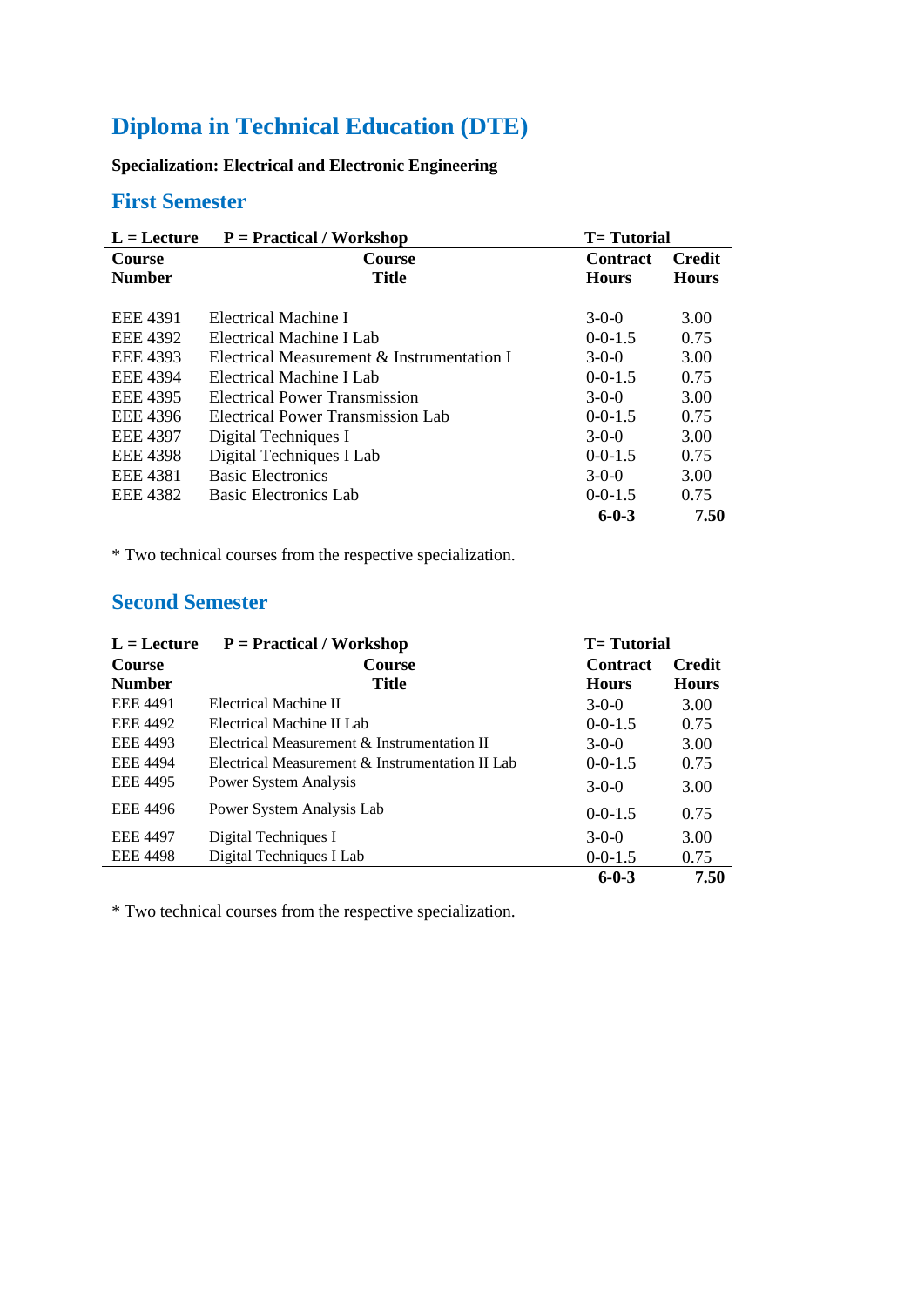### **Specialization: Computer Science and Engineering (CSE)**

### **First Semester**

| $L =$ Lecture   | $P = \text{Practical} / \text{Workshop}$       | <b>T</b> = Tutorial |               |
|-----------------|------------------------------------------------|---------------------|---------------|
| <b>Course</b>   | <b>Course</b>                                  | <b>Contract</b>     | <b>Credit</b> |
| <b>Number</b>   | <b>Title</b>                                   | <b>Hours</b>        | <b>Hours</b>  |
| <b>CSE 4173</b> | Introduction to Database Management System     | $3-0-0$             | 3.00          |
| <b>CSE 4174</b> | Introduction to Database Management System Lab | $0 - 0 - 1.5$       | 0.75          |
| <b>CSE 4175</b> | <b>Computer Programming</b>                    | $3-0-0$             | 3.00          |
| <b>CSE 4176</b> | Computer Programming lab -I                    | $0 - 0 - 1.5$       | 0.75          |
| <b>CSE 4177</b> | Computer Organization and Architecture         | $3-0-0$             | 3.00          |
|                 |                                                | $6 - 0 - 3$         | 7.50          |

\* Two technical courses from the respective specialization.

### **Second Semester**

| <b>Course</b><br><b>Number</b> | Course<br><b>Title</b>             | <b>Contract</b><br><b>Hours</b> | <b>Credit</b><br><b>Hours</b> |
|--------------------------------|------------------------------------|---------------------------------|-------------------------------|
| CSE 4273                       | System Analysis and Design         | $3-0-0$                         | 3.00                          |
| <b>CSE 4274</b>                | System Analysis and Design Lab     | $0-0-1.5$                       | 0.75                          |
| CSE 4276                       | Computer programming Lab - II      | $0-0-1.5$                       | 0.75                          |
| <b>CSE 4277</b>                | Data Structures and Algorithms     | $3-0-0$                         | 3.00                          |
| <b>CSE 4278</b>                | Data Structures and Algorithms Lab | $0 - 0 - 1.5$                   | 0.75                          |
| <b>CSE 4279</b>                | Data and Telecommunications        | $3-0-0$                         | 3.00                          |
|                                |                                    | $6 - 0 - 3$                     | 7.50                          |

\* Two technical courses from the respective specialization.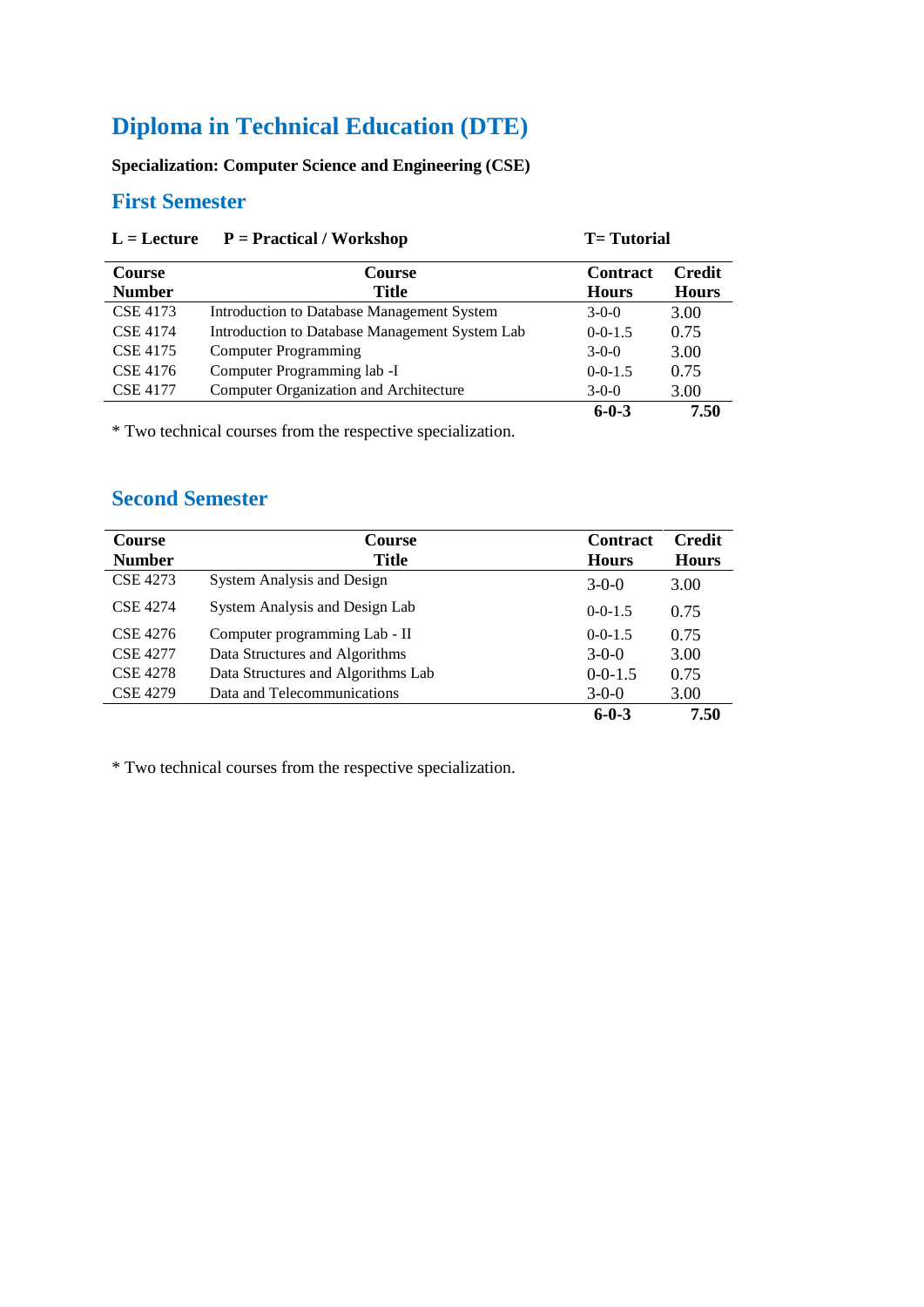## **First Semester**

| 11 2 2<br><b>Hum 41</b><br>+1.52 | Arabic-1 | 0.0. | 1.00<br>Uredit |
|----------------------------------|----------|------|----------------|
| _______                          |          |      |                |

Reading comprehension; Letters and pronunciation; Construction of words; Use of Letters (Shamsi & Kamari) in words; Use of Determiners and pronouns; Use of Interrogatives; Use of Nominal and verbal sentences, Use of adverbs; Use of tenses; Use of feminine and masculine genders; Use of numerals; Use of conjunctive adverbs; Use of every day's conversation and dialogues and practice.

#### **Text Books:**

- 1. Abdur Rahman, I. A. F. (2004). العربية بين يديك كتاب الطالب Al-Arabiah Baina Yadaik Kitabut Talib (1), Arabic for All, Kingdom of Saudi Arabia.
- 2. Abdur Rahim, V. (2004). Madina Arabic Reader, Goodword Books, India.
- 3. Abu Tahir Al-Misbah (2013). Al-Tariq Ila Al-Arabiah, Darul Kalam, Madrasatul Madina, Dhaka.

Listening & Speaking: Situational dialogues; Use of dialogues in conversations; Reading out, talks; Listening to prescribed cassettes; watching documentaries. Reading: Reading comprehension; Reading for pleasure; Reading for understanding; Reading with strategies. Writing & Grammar: Word classes, sentence types; Number, person, gender; Tenses and sequences of tenses; Nouns and determiners; Operators; If-clauses; Paragraphs & letters; Text analysis. Vocabulary: In lists; Contextualized; In talks; In exercises.

#### **Text Books:**

- 1. Liz and John Soars (2003). New Headway (Intermediate, 3rd edition, Oxford University Press
- 2. John Eastwood (2002). Oxford Practice Grammar, 2nd edition, Oxford University Press.

| <b>Hum 4137</b><br>2.00<br>'rodit<br>Is!<br>amiat |
|---------------------------------------------------|
|---------------------------------------------------|

Islam as Din; Sources of Islamic Code of Life; Social, Economic and Political system of Islam; Islamic; Ethics: Human values in Islam, Dignity of Man, Women & Islam Family Ties, Moral values, Decency and Decorum, Brotherhood, Friendship and Amity in Human society, Truthfulness, Honesty, Sincerity, Righteousness, Piety and Religiousness; Social vices; Role of Islam in eradicating social evils; Islam and Environment; Islam and the world peace.

#### **Text Book:**

1. Musa mahammad Youssef (1993). Islam and Humanities Need of it. Ministry of Waqf,SCIA,Cairo.

|  | <b>TVE 4103</b> | <b>Educational Psychology</b> | $-0-0$ | Credit 3.00 |
|--|-----------------|-------------------------------|--------|-------------|
|--|-----------------|-------------------------------|--------|-------------|

Basic concepts of psychology and their application for understanding of human behavior, particularly in the teaching learning set-up of the educational institutions and their management; principles of physical, mental and personality development; theories of learning and their application for interpretation of educational and learning problems; principles of therapeutic psychology; application of the principles of educational psychology for solution of educational management problems.

#### **Text Books:**

1. Crider, Andrew B (2012). An Introduction educational psychology.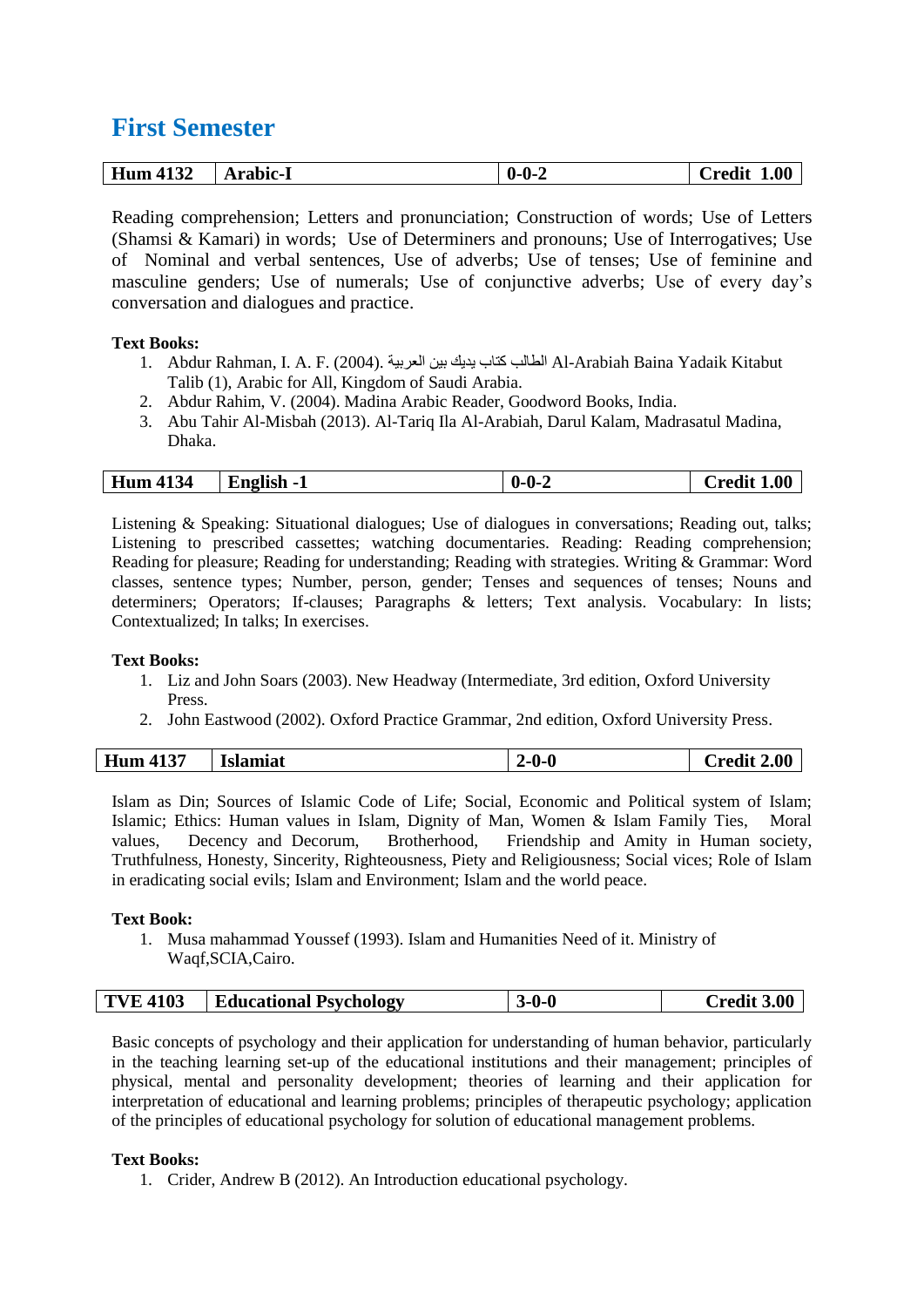- 2. Asch, M (2010). Psychology in Education.
- 3. Kenneth Hopkins (1997). Educational and psychological measurement and evaluation.

| <b>TVE 4125</b><br><b>Credit 3.00</b><br>$3-0-0$<br>  Methods & Techniques of Teaching |
|----------------------------------------------------------------------------------------|
|----------------------------------------------------------------------------------------|

Principles of: learning, teaching and motivation in higher education. Introduce recent trends in teaching and learning: teacher-centred and student-centred teaching; deep level and surface level learning. Teaching methods in common use. Teaching aids and their use. Lesson planning; Information and Communication Technology (ICT) in education: what is ICT and its benefits in education system (pedagogical, administrative, professional); its impact on teaching and learning, barriers of introducing ICT in the developing country. Classroom management: discipline in the workshop (lab) and classroom.

#### **Text Books:**

- 1. Wadhwa, S. (2000). Text: The psychology of teaching.
- 2. Bhat, B.D (2011). Modern method of teaching: concepts & technique.
- 3. Kourilsky, Marilyn (2012). Effective teaching.

|  | <b>TVE 4126</b>   Methods & Techniques of Teaching Lab |  | $ 0-0-2 $ Credit 1.00 |
|--|--------------------------------------------------------|--|-----------------------|
|--|--------------------------------------------------------|--|-----------------------|

Practical work related to TVE 4125.

Ethics and professionalism; ethics, values, and moralities in TVE for the world of work; moral reasoning and codes of ethics; commitment to safety; workplace responsibilities and rights; environmental and job place ethics; engineering ethics and technological progress; honesty and codes of ethics for TVE managers in the society.

- 1. Mike W. Martin, Roland Schinzinger (2005). Ethics in Engineering. International edition, McGrrawHill, 4th edition, ISBN 0-07-283115-4.
- 2. Collins, H. (1998). European vocational education system
- 3. Rashtriya, T. (2000). Vocational education
- 4. Rao, V.K. (2011) Vocational education.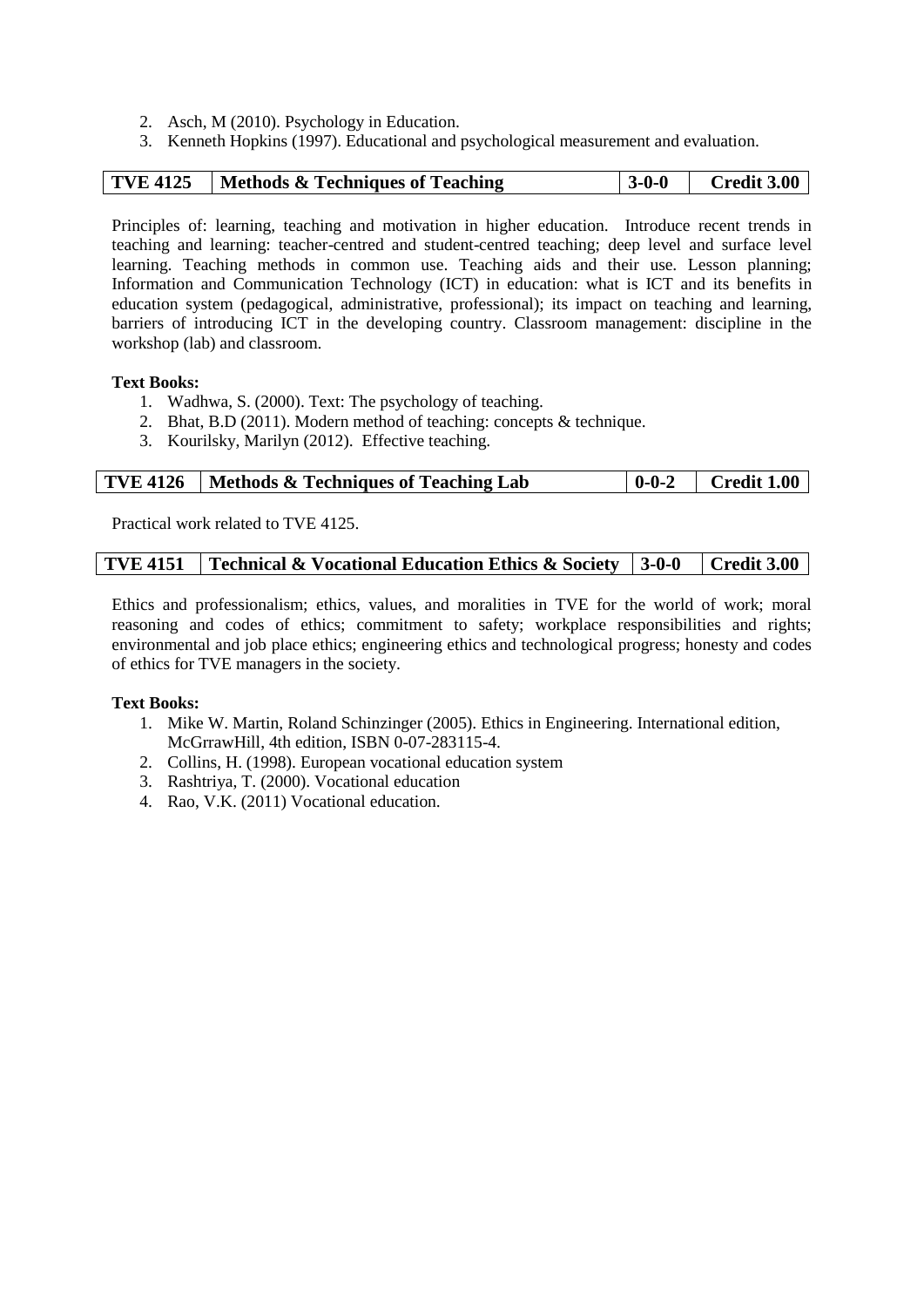## **Second Semester**

| Hum<br>1000<br>4232 | * rohie<br>-11<br>$\mathbf{r}$ . We set | -0.0.<br><br>-<br>v | .00<br>. <del>.</del><br>$\cup$ cur- |
|---------------------|-----------------------------------------|---------------------|--------------------------------------|

Reading comprehension, general exercise and revision of lessons; Nouns; singular, plural and various modifications; Use of verbs and pronouns, new words, different parts of speech.

#### **Text Book:**

**1.** John Eastwood (2002). Oxford Practice Grammar. Oxford University Press. 2nd edition.

| $\sim$<br>TT<br>4234<br>Hur | <br>п<br>.<br>. .<br>ш | . .<br>. . | 0.01<br><b>אמי</b> |
|-----------------------------|------------------------|------------|--------------------|
|                             |                        |            |                    |

Listening & Speaking: Listening to dialogues, watching movies/documentaries; Conversations, Picture description, storytelling, etc.; Conversational traits. Reading: Reading for comprehension; Intensive reading; Time reading; Strategy-based reading; Reading comprehension exercises. Writing & Grammar: Conditionals, sentence change; Passivation, Reported speech; Modality, Prepositions; Adverbs, adjectives; Embedded and super-ordinate clauses, operators; Letters and paragraphs; Writing letters, e-Mails, reports, stories on familiar and unfamiliar subjects. Miscellaneous: Vocabulary development; Contextualized vocabulary items; Word-games; Culture in language; Tenses and usage.

#### **Text Book:**

**1.** John Eastwood (2002). Oxford Practice Grammar. Oxford University Press. 2nd edition.

| <b>Islamic History, Science &amp; Culture</b><br>Hum 4237 | $3-0-0$ | <b>Credit 3.00</b> |
|-----------------------------------------------------------|---------|--------------------|
|-----------------------------------------------------------|---------|--------------------|

Life and works of the Prophet Muhammad (SM). Caliphate of the pious caliphs. Islamic Culture  $\&$ Islamic festivals; Islamic Arts and Crafts; Importance of acquiring knowledge of Science and Technology in the light of the Holy Quran and the Sunnah; Relation between Science & Technology and Islam; Scientific indications in the Holy Quran, Impact of Science, Technology and Religion on Society and Social Development. Contributions of Islamic Civilization and Scientific achievement on the development of modern Science and Technology.

#### **Text Book: :**

1. Farid,Ahmad (1995). An Encounter with Islam. Islamic Foundation, Dhaka, Bangladesh.

| <b>TVE 4239</b> | <b>Principles of Technical &amp; Vocational</b> | $\sqrt{3-0-0}$ | Credit 3.00 |
|-----------------|-------------------------------------------------|----------------|-------------|
|                 | Education                                       |                |             |

Concept, nature and scope of vocational and technical education; socio-economic needs and psychological bases; historical development; problems of vocational technical educational organization, administration, instruction and evaluation of vocational and technical education.

#### **Text Book:**

- 1. Collins, H. (1998). European vocational education system
- 2. Rashtriya, T. (2000). Vocational education
- 3. Rao, V.K. (2011) Vocational education.

Introduction to the practical role of a teacher; preparation for teaching a specialized subject.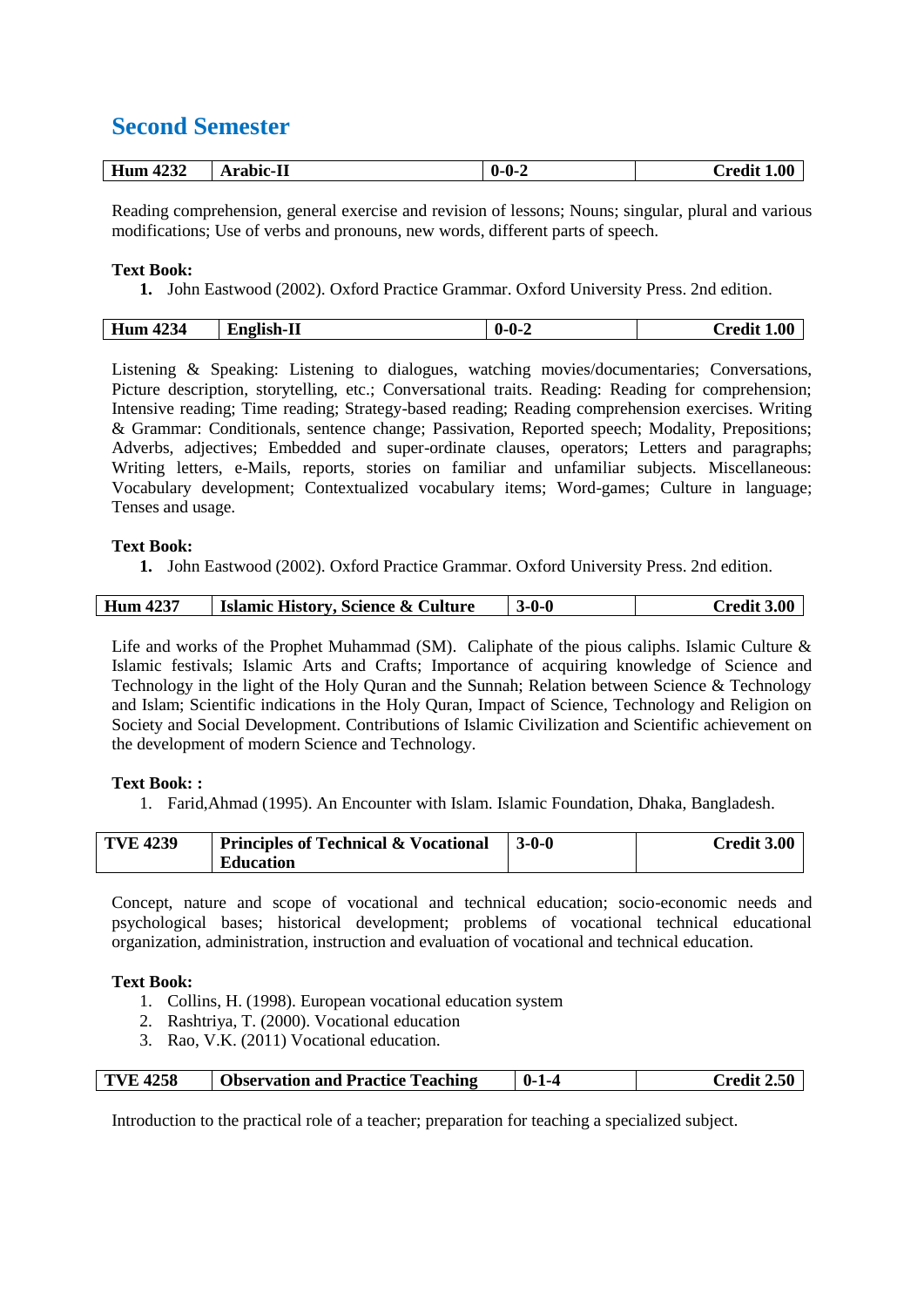| <b>TVE 4259</b> | <b>Educational Technology</b><br>o, | 3-0-0 | Credit 3.00 |
|-----------------|-------------------------------------|-------|-------------|
|-----------------|-------------------------------------|-------|-------------|

Meaning and concept of Educational Technology; meaningful integration of technology; objectives of educational technology; approaches of educational technology; Technology and learning today and tomorrow; scope and significance of educational technology; hardware instructional aids; software instructional aids; programmed learning or instruction; learner controlled instruction (LCI); Personalized system of instruction (PSI); computer assisted and computer managed instructions.

#### **Text Book:**

- 1. Timothy J. Newby, Donald A. Stepich, James D. Lehman, James D. Russell, Anne Ottenbreit-Leftwich (2011). Educational Technology for Teaching and Learning,  $4<sup>th</sup>$  edition, Pearson, ISBN-13:978-0-13-705159-5.
- 2. Timothy J. Newby, Donald A. Stepich, James D. Lehman, James D. Russell (2000). Instructional Technology for Teaching and Learning, Designing Instruction, Integrating Computers, and Using Media , 2<sup>nd</sup> edition, Merrill, ISBN 0-13-914052-2.
- 3. Timothy J. Newby, Donald A. Stepich, James D. Lehman, James D. Russell (2000). Instructional Technology for Teaching and Learning, Designing Instruction, Integrating Computers, and Using Media , 2nd edition, Merrill, ISBN 0-13-914052-2.

| <b>TVE 4260</b> | <b>Educational Technology Lab</b> | 2-0-0 | <b>Credit 1.00</b> |
|-----------------|-----------------------------------|-------|--------------------|
|                 |                                   |       |                    |

Lab works/practice related to TVE 4259.

| <b>TVE 4235</b> | <b>Educational Measurement and</b> | 3-0-0 | <b>Credit 3.00</b> |
|-----------------|------------------------------------|-------|--------------------|
|                 | <b>Evaluation</b>                  |       |                    |

Test, Measurement, Evaluation, Formative and Summative Assessment, Subjective and objective tests, Criteria of good test, Instructional objectives, General and behavioral objectives, Taxonomy of objectives. Test construction in different domains. Definition of statistics; Use of Statistics in Education, Frequency distribution, measures of central tendency, measures of variability / dispersion; Normal distribution curve and TVE use; Standard scores, percentiles, bivariate and multivariate, measures of relationship; Correlation coefficient, standard error of estimate; Regression analysis.

- 1. Garrett (1999). Statistics in psychology and education
- 2. Gibbs, G (2000). 53 Interesting Ways to assess your students, Technical & Educational Services.
- 3. Loyd-Jones, L. (2011). Assessment from Principle to action. Mac Millan Educational Ltd. Swaine (1998). Measurement statistics and guidance education.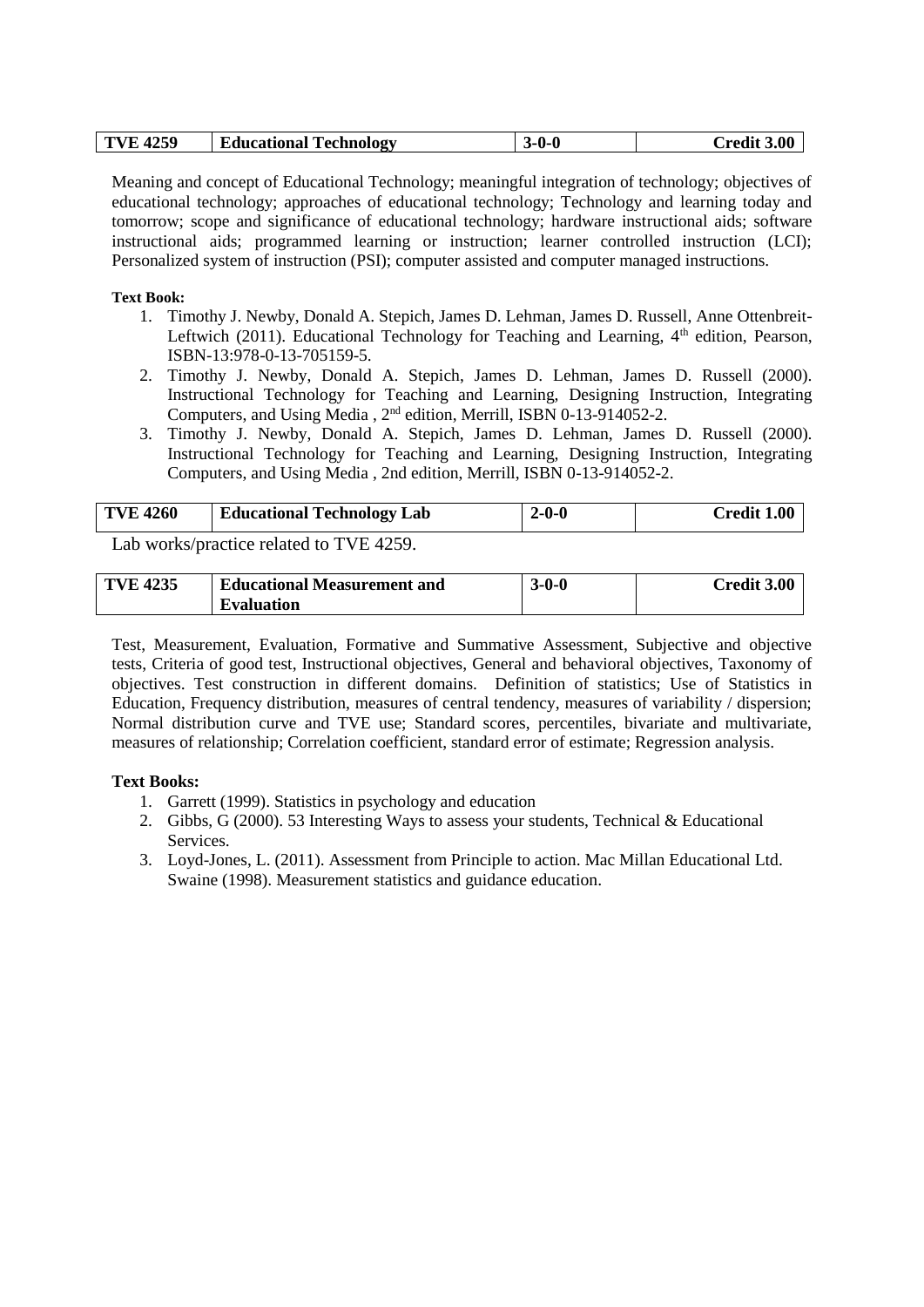## **MCE Courses Contents for DTE First Semester**

| <b>MCE 4391</b> | <b>Refrigeration and Air-Conditioning</b> | 3-0-0 | Credit 3.00 |
|-----------------|-------------------------------------------|-------|-------------|

Brief history and applications of refrigeration. Reversed Carnot cycle, use of vapour in reversed Carnot cycle. Refrigerator and heat pump. Ideal and actual vapour compression refrigeration cycles. Major components of vapour compression refrigeration systems. Cooling towers. Refrigerants and their designations, desirable properties, primary and secondary refrigerants. Absorption refrigeration systems. Comparison with vapour compression system. Basic air cycle refrigeration system, types used in aircrafts. Refrigerant flow controls, methods of flow controls. Thermoelectric refrigeration. Applications. Cascade system. Definitions of air conditioning and ventilation, applications. Psychrometrics. Definitions for psychrometric properties and their relations. Psychrometric processes. Sensible and latent heats. Pshychrometric claculations for air conditioning. Ventilation requirements, claculations of ventilation loads outside and inside design conditions. Calculations of overall heat transfer coefficients for heat transmission through building structures. Heating and cooling load calculations. By-pass factor of cooling coils. Calculations of supply air quantities and cooling capacity. Selection of heating/cooling units.

| MCE 4392 | <b>Refrigeration and Air-Conditioning Lab</b> | $0 - 0 - 1.5$ | Credit 0.75 |
|----------|-----------------------------------------------|---------------|-------------|
|----------|-----------------------------------------------|---------------|-------------|

Conducted the Lab MCE 4392 based on the theories taught in MCE 4391.

| <b>MCE 4393</b><br><b>Automotive Technology</b><br>-0-0 | redit 3.00. |
|---------------------------------------------------------|-------------|
|---------------------------------------------------------|-------------|

Introduction to motor vehicles. Motor vehicle science, tractive effort and resistances, overturning, skidding, load transfer during breaking, engine performances, efficiencies, SFC, dynamometers, Engine fundamentals, spark ignition engines, Compression ignition engines, cylinder arrangements, functions, design aspect and construction detail of engine parts. Fuel system, physical and chemical properties of motor fuels, pump, carburetors, injectors, exhaust silencer. Lubrication system. Cooling system, charging system, starter System, Ignition system. Electrical circuits in automotive vehicle, vehicle lighting and other electrical equipment. Power transmission, function, construction detail and arrangements of clutches, gear boxes, universal joints, differential mechanism, rear axle. Steering system, front wheel geometry, cornering force. Brake system and its layout, servo assisted and power brakes. Suspension systems. Automotive chassis construction detail and mounting arrangements. Body mechanisms Engine arrangements. Types and its characteristics. Heating and air-conditioning.

| <b>MCE 4394</b> | <b>Automotive Technology Lab</b> | $0 - 0 - 1.5$ | Credit 0.75 |
|-----------------|----------------------------------|---------------|-------------|
|                 |                                  |               |             |

Conducted the Lab MCE 4394 based on the theories taught in MCE 4393.

## **Second Semester**

Introduction to production processes; Classification of production processes; Metal Forming: Hot and cold working processes -rolling, forging, extrusion, swaging, wire and tube drawing. Machines and equipment for the processes. Parameters and force calculations. Fundamentals of Metal Casting, molding Processes, melting practices and furnaces, Casting defects, Sheet Metal Works and equipments, Shearing mechanism and processes like blanking, piercing, punching, trimming, etc. Forming processes like bending, cup drawing, coining, embossing, etc. PowderMetallurgy,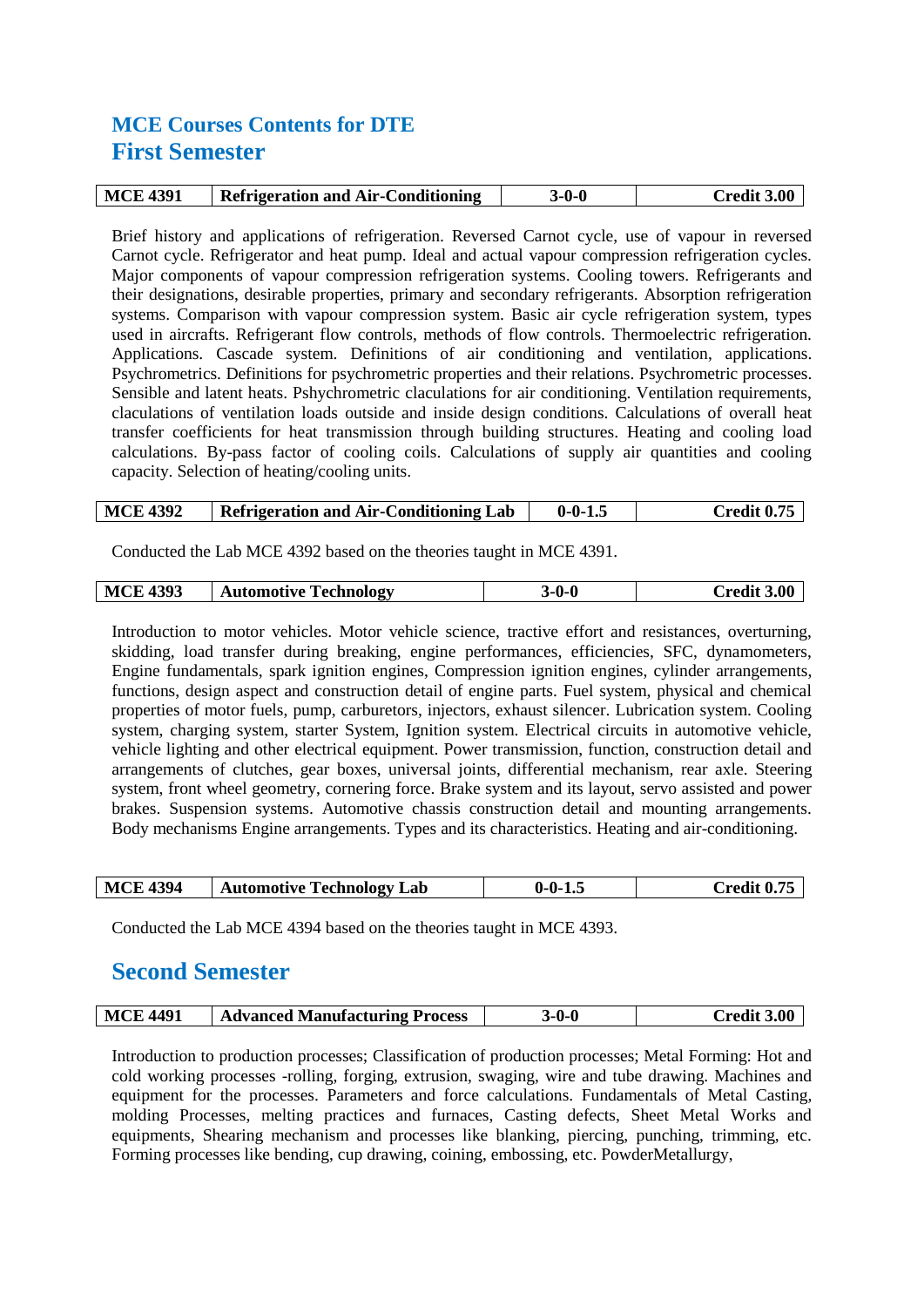Different types of joining processes, metal arc or shielded metal arc welding, Submerged arc welding, Gas metal arc welding (GMAW) or MIG/MAG welding, TIG welding, Resistance welding, Theory of metal cutting; Cutting too, Cutting conditions and cutting force; Different cutting processes turning, drilling, milling, shaping, gear cutting. Fabrications of plastics; Non-conventional machining processes, accuracy of Machining, measurement of dimensions and forms. Screw thread and gear measurement, Measurement of profile surface finishing.

#### **Text Books:**

- 1. Kalpakjian and Schmid," Manufacturing Engineering & Technology", Prentice Hall,2009.
- 2. R. K. Rajput, "A Textbook of Manufacturing Technology: Manufacturing Processes", Firewall Media, 2007.
- 3. Gary F. Benedict," Nontraditional Manufacturing Processes", CRC Press,1987.

|  | <b>MCE 4493</b> | <b>Automotive Maintenance Engineering</b> | }-0-0 | <b>Credit 3.00</b> |
|--|-----------------|-------------------------------------------|-------|--------------------|
|--|-----------------|-------------------------------------------|-------|--------------------|

Automotive testing methods, shop facilities, test equipment and tooling, use of ignition timing lights, compression tester, vacuum gage, electrical test meter, general principles of servicing, maintenance and repair of automotive engine and vehicles, diagnosis of engine and vehicle troubles and remedy, tuning-up, battery checking and charging; general servicing and servicing, checkup of ignition system, cooling system, lubrication system, electrical system, including their equipment. Engine overhauling, break down maintenance and repair, Accepted noise level and exhaust pollution control. Servicing checkup and repair of transmission, suspension, steering and braking system. Wheel alignment. Repair and maintenance of body mechanisms, door latches, locks, window regulators, wipers, bonnet. Denting and spray painting. Vehicle behavior, special material handling, vehicle security, vehicle inspection and testing, accidents and insurance covers. Workshop organization and management, layout of service station, garage planning. Fleet transport maintenance and repair, vehicle livery and cleaning. Estimating, costing and invoicing.

## **EEE Courses Contents for DTE First Semester**

Review of electromagnetic induction. Basic principle of a Generator and a motor. Concept of torque angle. Power flow diagram for an elementary generator and motor.

D.C. Machines: Main constructional features, Function of brush and commutator. Armature winding systems: lap and wave windings.

Different types of excitation. Armature reaction and methods of neutralizing armature-reaction. Losses and efficiency of D.C. machines. Determination of efficiency by practical methods.

D.C. Motors: Torque equation, back e.m.f., factors determining speed, characteristic Curves. D.C. motor starters, speed control. Ward-Leonard method. Application of D.C. motors.

Transformers, basic principle, construction, cooling methods, use of conservator and breather. Turnsratio, EMF equation. Phasor diagram and equivalent circuit of a transformer on no-load and on-load. Voltage regulation, losses and efficiency. Transformer - tests.

Auto-transformer and Instrument Transformers: (C.T. and P.T.), Parallel operation of transformers. Three-phase transformers.

- 1. Electric Machinery by A.E. Fitzgerald, Charles Kingsley, JR.
- 2. Electric Machinery Fundamentals by Stephen J. Chapman
- 3. Electric Machines: Theory, Operating Applications, and Controls by Charles Hubert

| <b>EEE 4392</b><br><b>Electrical Machine 1 Lab</b> | $0 - 0 - 1.5$ | Credit 0.75 |
|----------------------------------------------------|---------------|-------------|
|----------------------------------------------------|---------------|-------------|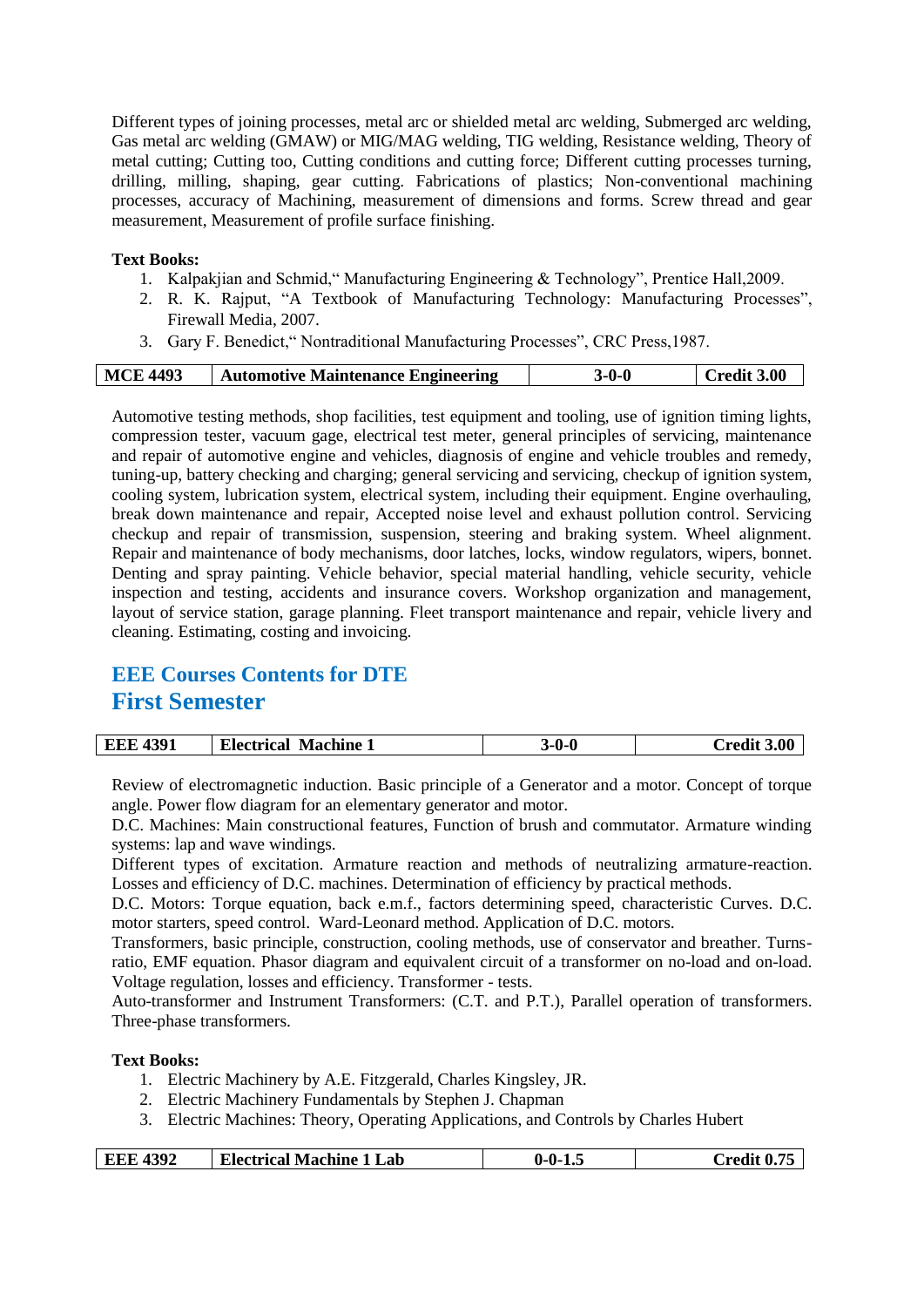Experiments based on EEE 4391

| <b>EEE 4393</b> | Electrical Measurement and | 3-0-0 | <b>Credit Hours</b> | 3.00 |
|-----------------|----------------------------|-------|---------------------|------|
|                 | <b>Instrumentation 1</b>   |       |                     |      |

Measurement: Units and standards. Measurement of resistance, inductance and capacitance, A.C. and D.C. bridge methods, current, power, energy, frequency and phase difference measurement. Earth resistance measurement, measurement of cable fault location.

Measuring Instruments: Indicating instruments and their classifications, moving coil and moving iron instruments. "Clip- on" instruments; Dynamometer and thermal instruments; Vibrating reed instruments, recording instruments, Megger with applications.

#### **Text Books:**

- 1. A Course in Electrical and Electronic Measurements and Instrumentation. By A.K. Sawhney
- 2. Electronic instrumentation and measurements by David A. Bell
- 3. Electronic instrumentation and measurement techniques by W.D. Cooper and A.D. Helfrick

| <b>EEE 4394</b> | <b>Electrical Measurement and</b> | $0 - 0 - 1.$ | Credit 0.75 |
|-----------------|-----------------------------------|--------------|-------------|
|                 | <b>Instrumentation 1 Lab</b>      |              |             |

Experiments based on EEE 4393

| <b>EEE 4395</b> | <b>Electrical Power Transmission</b> | 3-0-0 | Credit 3.00 |
|-----------------|--------------------------------------|-------|-------------|
|-----------------|--------------------------------------|-------|-------------|

General system layout, Low voltage D.C. distribution system, A.C. distribution system, radial and ring systems, distributor aspects, sag calculations, poles and towers insulators, calculation of inductance and capacitance. Current and voltage relations on a transmission line, short lines, Mediumlength lines, Long lines; cables, manufacture, laying and jointing of cables, insulation resistance and capacitance. Protection of transmission and distribution systems.

#### **Text Books:**

- 1. Modern power system analysis by W.D. Stevenson
- 2. Elements of power system analysis by I.J. Nagrath and D.P. Kothari
- 3. Power System Analysis by Hadi Saadat

| 4396 | <b>Electrical</b>              | -0. |  |
|------|--------------------------------|-----|--|
| EEE  | <b>Power Transmission Lab.</b> | -   |  |
|      |                                |     |  |

Experiments and field work based on EEE 4395.

Atomic structure, Quantum numbers, Electronic configuration, Periodic table. Properties and uses of noble gases. Different types of chemical bonds and their properties. Molecular structures of compounds. Selective organic reactions.

Different types of solution and their compositions. Phase rule, phase diagram of monocomponent system. Liquid crystals. Properties of dilute solutions. Thermo chemistry; chemical kinetics, catalysis, chemical equilibriums. Ionization of water and pH concept. Electrical properties of solution.

- 1. Digital logic and computer design by M. Morris Mano
- 2. Digital fundamentals by Thomas L. Floyd
- 3. Digital Electronics: Principles, Devices and Applications by Anil K. Maini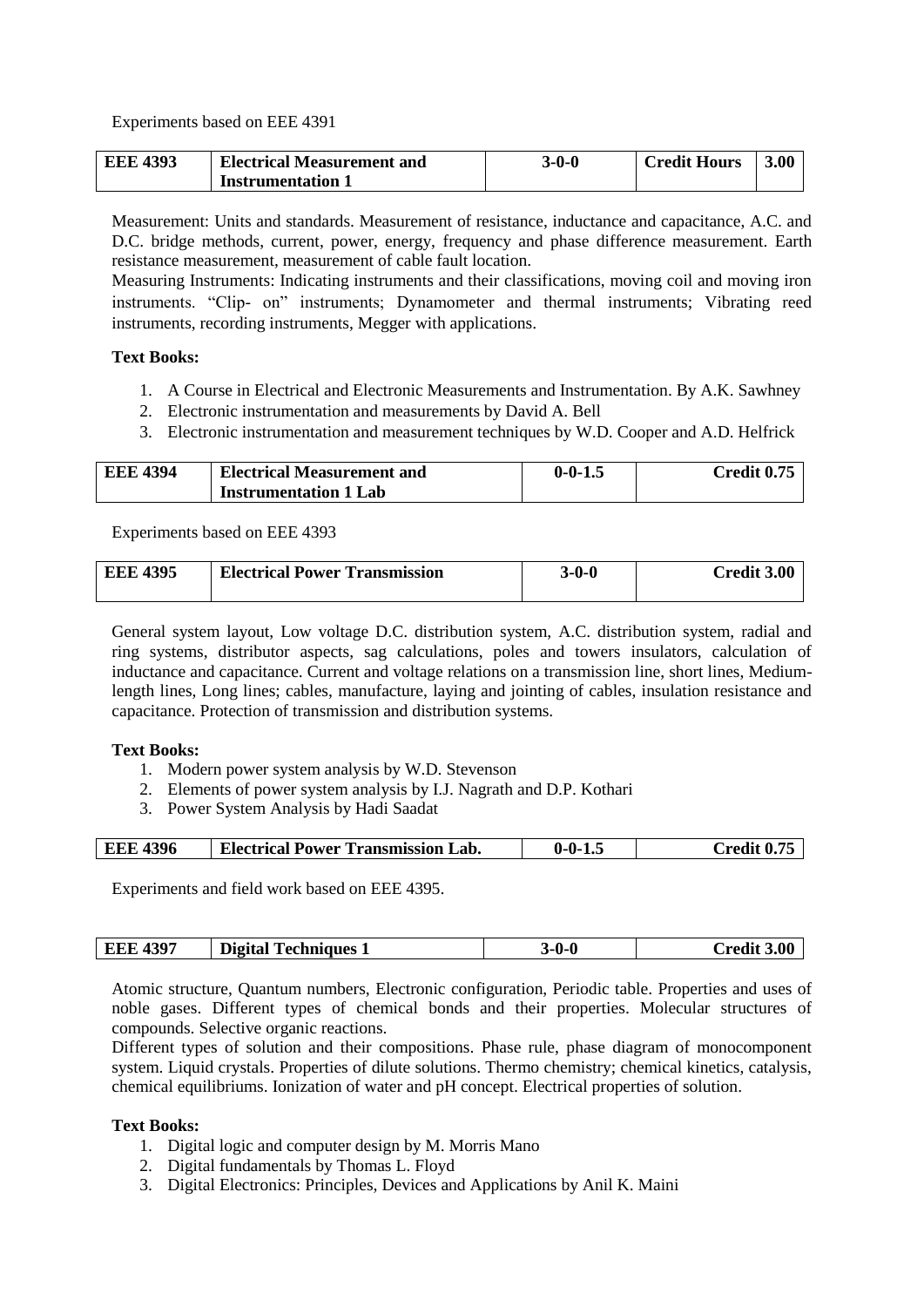| <b>EEE 4398</b> | <b>Digital Techniques 1 Lab</b> | $0 - 0 - 1.5$ | Credit 0.75 |
|-----------------|---------------------------------|---------------|-------------|
|                 |                                 |               |             |

Experiments based on EEE 4397.

| <b>EEE 4381</b> | <b>Basic Electronics</b> | $3 - 0 - 0$ | Credit 3.00 |
|-----------------|--------------------------|-------------|-------------|
|                 |                          |             |             |

Semiconductor devices: Diode, BJT, MOSFET, their structures, characteristics, equivalent circuits, biasing circuit and principle of operations. Operational Amplifier: Differential mode of operation, common mode rejection, typical op-amp specifications (open loop gain, differential input resistance, unity gain bandwidth etc.), inverting amplifier, non-inverting amplifier, integrator, differentiator, summing amplifier, concept of active filters.Power Electronics: Silicon controlled rectifier (SCR) and its applications, half-wave and full-wave rectification, filtering, regulation with zener diode and linear regulators, Switch -mode power supplies. Transducers: Measurement of conductivity, strain, temperature, pressure, flow rate, speed and torque using transducers. Oscillators: Barkhausen criterion, sinusoidal and non-sinusoidal oscillators, applications and typical circuits.

Digital electronics: Boolean algebra and signed number representation schemes in binary, implementation of Boolean functions using various logic gates, concept of combinatorial and sequential circuits, registers and counters from functional viewpoint, concept of programmable processors and microcontrollers. Introduction to analog-to-digital and digital-to-analog data converters.

#### **Text Books:**

1. Microelectronics Circuits: Theory and Application by Adel S. Sedra, Kenneth C. Smith. Oxford University Press.

2. Digital Fundamentals by Thomas L. Floyd, Prentice Hall

3. Operational Amplifiers and Linear Integrated Circuits by Robert F. Coughlin, Frederick F. Driscoll. Prentice-Hall

| <b>EEE 4382</b><br><b>Basic Electronics Lab</b> | $0 - 0 - 1.5$ | $C$ redit $0.75$ |
|-------------------------------------------------|---------------|------------------|
|-------------------------------------------------|---------------|------------------|

Experiments based on EEE 4381

### **Second Semester**

| <b>EEE 4491</b> | <b>Electrical Machine II</b> | 3-0-0 | <b>Credit 3.00</b> |
|-----------------|------------------------------|-------|--------------------|
|                 |                              |       |                    |

Alternators: Basic Principle, construction, EMF equation, synchronous reactance, voltage regulation and parallel operation. Synchronous motors: Basic principle, Starting methods, effect of excitation on armature current, V - curves. Three-phase induction motor: Theory of rotating magnetic field. Construction of induction motor, rotor types. Speed and slip, starting torque, speed control, performance characteristic and equivalent circuit. Single-phase induction motor: Basic principle, cross-field theory, double revolving field theory. Different methods of starting a single-phase induction motor. Amplidyne and other special motors.

- 1. Electric Machinery Fundamentals, by Stephen Chapman
- 2. A Textbook of Electrical Technology: Vol 2, by B.L. Theraja, A.K. Theraja.
- 3. Electrical Machines, Drives, and Power Systems by Theodore Wildi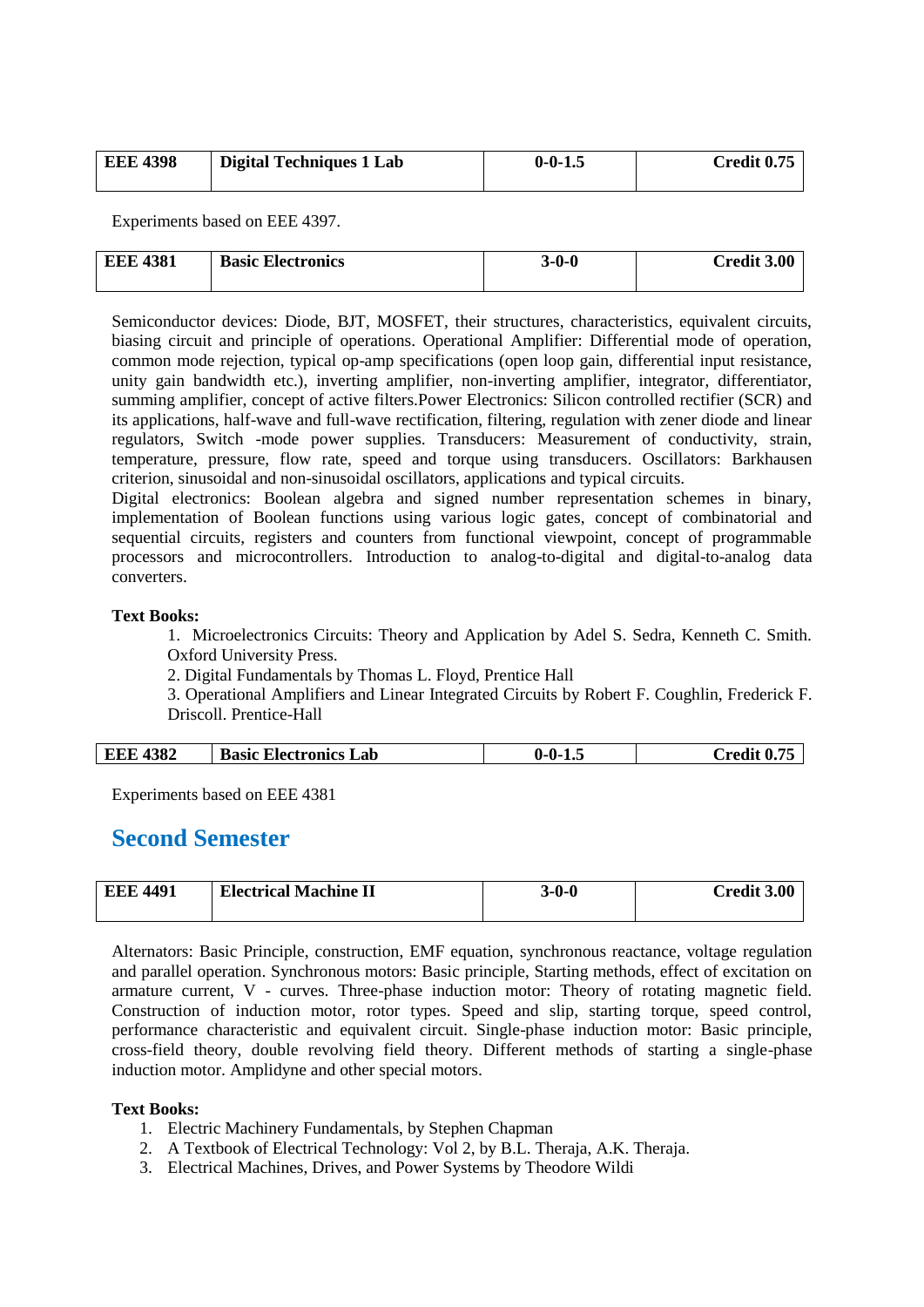| <b>EEE 4492</b> | <b>Electrical Machine II Lab</b> | $0 - 0 - 1$ . | Credit 0.75 |
|-----------------|----------------------------------|---------------|-------------|
|                 |                                  |               |             |

Experiments based on EEE 4491

| <b>EEE 4493</b> | <b>Electrical Measurement &amp;</b> | 3-0-0 | Credit 3.00 |
|-----------------|-------------------------------------|-------|-------------|
|                 | <b>Instrumentation II</b>           |       |             |

Measurement: Magnetic Measurements-Ballistic galvanometer-flux meter- measurement of nonelectrical quantities like temperature, pressure speed, level, flow, rate, stress, strain etc. High voltage measurement and testing, radio frequencies measurements. Effect of Instrument connection on the accuracy of measurement, care and handling of Instruments, sensitivity of Instruments. Measurement Instruments: Cathode ray oscilloscope, Q meters, extension of Instrument range. Instrument transformers, tube and transistor testers, Tachometer Stroboscope, Instrumentation amplifier, digital voltmeter and multimeters, A/D and D/A converters.

#### **Text Books:**

- 1. Electrical and Electronic Measurements and Instrumentation by A.K. Sawhney
- 2. Text-Book of Electrical Technology in S.I. Units by B.L. Theraja & A.K. Theraja
- 3. Electronic instrumentation and measurement techniques by W.D. Cooper and A.D. Helfrick

| <b>EEE 4494</b> | <b>Electrical Measurement &amp;</b> | $0 - 0 - 1.5$ | Credit 0.75 |
|-----------------|-------------------------------------|---------------|-------------|
|                 | <b>Instrumentation II</b>           |               |             |

Experiments based on EEE 4493

| <b>EEE 4495</b> | <b>Power System Analysis</b> | 3-0-0 | <b>Credit 3.00</b> |
|-----------------|------------------------------|-------|--------------------|
|-----------------|------------------------------|-------|--------------------|

Basic structure of electrical power systems, Representation of power systems, Single line diagrams, Impedance and reactance diagrams, Pet-unit quantities, Selection of base, Change of base Symmetrical three phase faults, Recommended procedure for short circuit calculations, Symmetrical components, Application of symmetrical components, unsymmetrical faults, single line to ground fault, Double line to ground fault. Line to line fault, Introduction to power system stability.

#### **Text Books:**

- 1. Modern power system analysis by W.D. Stevenson
- 2. Elements of power system analysis by I.J. Nagrath and D.P. Kothari
- 3. Power System Analysis by Hadi Saadat

| <b>EEE</b> | 4496 | <b>Power System Analysis Lab</b> | $0 - 0 - 1.5$ | Credit 0.75 |
|------------|------|----------------------------------|---------------|-------------|
|            |      |                                  |               |             |

Experiments based on EEE 4495

| 4497<br>EEE<br><b>Digital Techniques II</b> | 3-0-0 | <b>3.00</b><br>$C$ redit $\tilde{C}$ |
|---------------------------------------------|-------|--------------------------------------|
|---------------------------------------------|-------|--------------------------------------|

Sequential logic system: Flip-Flops, clocked RS, JK, Master Slave JK, D-type, T-type, Flip-Flops, Flip-Flop Design. Sequential logic Registers: Different types of Registers and their applications. Counters and their simplified design. Timing Circuits: Application of logic gates in Timing Circuits, OPAM-application in timing circuits-use of IC-555 as timing circuits.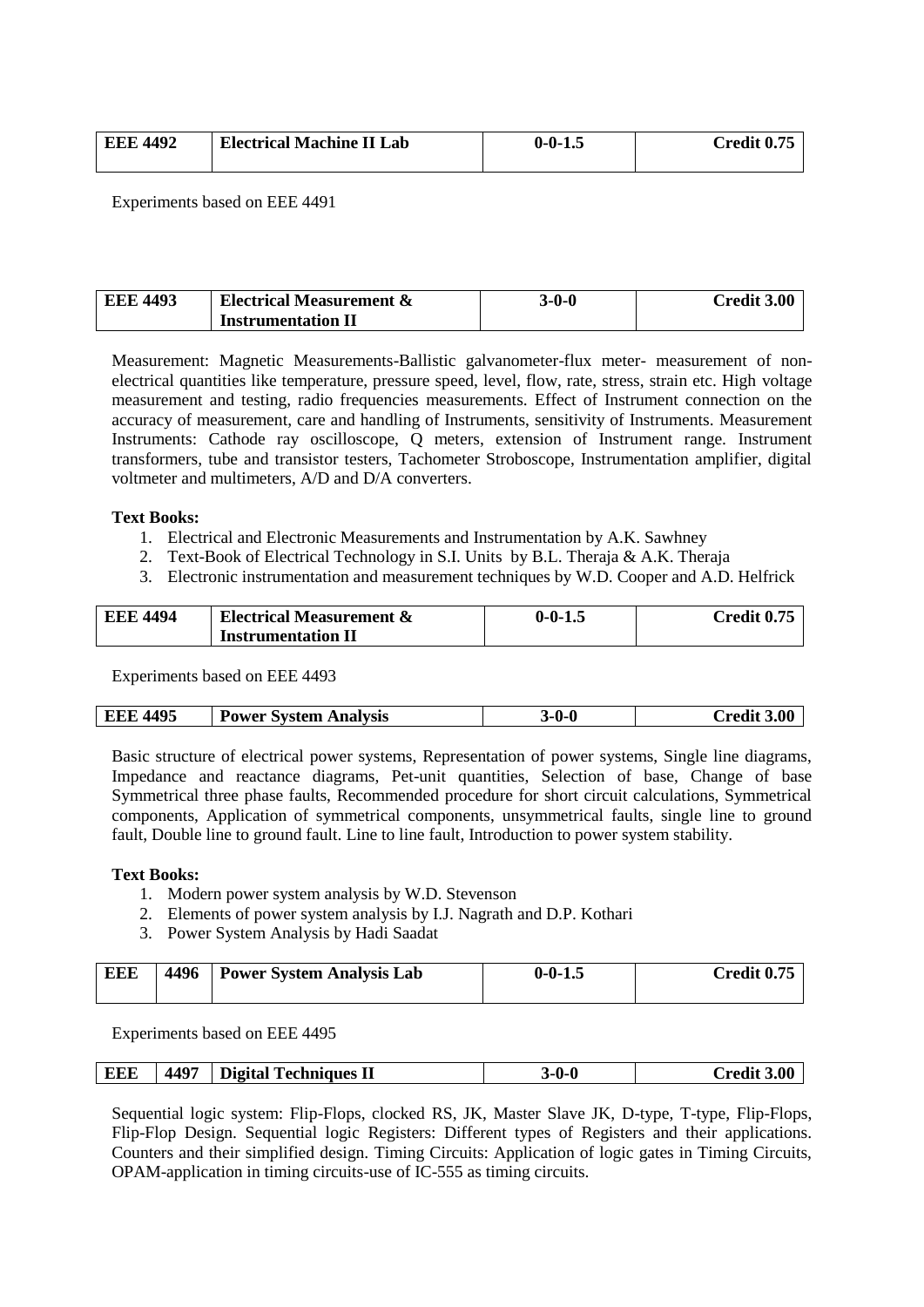#### **Text Books:**

- 1. Digital logic and computer design by M. Morris Mano
- 2. Digital fundamentals by Thomas L. Floyd
- 3. Digital Electronics: Principles, Devices and Applications by Anil K. Maini

| <b>EEE 4498</b> | Digital Techniques II Lab | $0 - 0 - 1.5$ | Credit 0.75 |
|-----------------|---------------------------|---------------|-------------|
|                 |                           |               |             |

Experiments based on EEE 4497.

## **CSE Courses Contents for DTE First Semester**

| <b>CSE 4173</b> | <b>Introduction to Database</b> | 3-0-0 | Credit 3.00 |
|-----------------|---------------------------------|-------|-------------|
|                 | <b>Management System</b>        |       |             |

Overview of database management systems; DBMS file structures; introduction to the relational model; relational algebra, normalization and relational design; ER modeling, object-oriented modeling, advanced features of the relational model; Database Design Language; the hierarchical model alternative data models; physical database design; fourth-generation environment; database administration, database recovery, distributed databases and current trends in the field. Relational query languages: SQL; embedded SQL in a third-generation language (COBOL, C or C++). Transaction management; concurrency control.

#### **Text Books:**

- 1. Database System Concepts, Author: Abraham Silberschatz, Henry F. Korth, S. Sudarshan the McGraw-Hill Companies Ltd.
- 2. Database System, Author: C.J. Date
- 3. Fundamentals of Database systems, Author: Elmasri R and Navathe S B, Benjamin-Cummings, 1994.

| <b>CSE 4174</b> | <b>Introduction to Database</b> | $0 - 0 - 1.5$ | <b>Credit 0.75</b> |
|-----------------|---------------------------------|---------------|--------------------|
|                 | <b>Management System Lab</b>    |               |                    |

Sessional works based on CSE 3173

#### **Text Books:**

- 1. SQL,PL/SQL Author : Ivan Bayross
- 2. Access 2000 Developers Handbook , Author: Litwin, Paul
- 3. Teach Yourself Database Prog with Visual basic 6 ,SAMS

|  | 4175<br>$\mathbf{C}\mathbf{SE}$ | Computer programming | ႐.Ր<br> | 3.00<br>`rooli1<br>-сип. |
|--|---------------------------------|----------------------|---------|--------------------------|
|--|---------------------------------|----------------------|---------|--------------------------|

Problem solving techniques, algorithm specification and development, Programming style, Program design methodologies. Detail and in depth of array, function, pointer, structures, union, files in detail, dynamic memory allocation, sound, graphics, graphics with video memory. Introduction to Object Oriented Programming, encapsulation, inheritance, polymorphism of classes.

- 1. SOS Programming with C, Author: Gottfreied
- 2. Complete Reference Turbo C/C++, Author: Herbert Schildt
- 3. C++: How to program, Author: Deitel H M and Deitel P J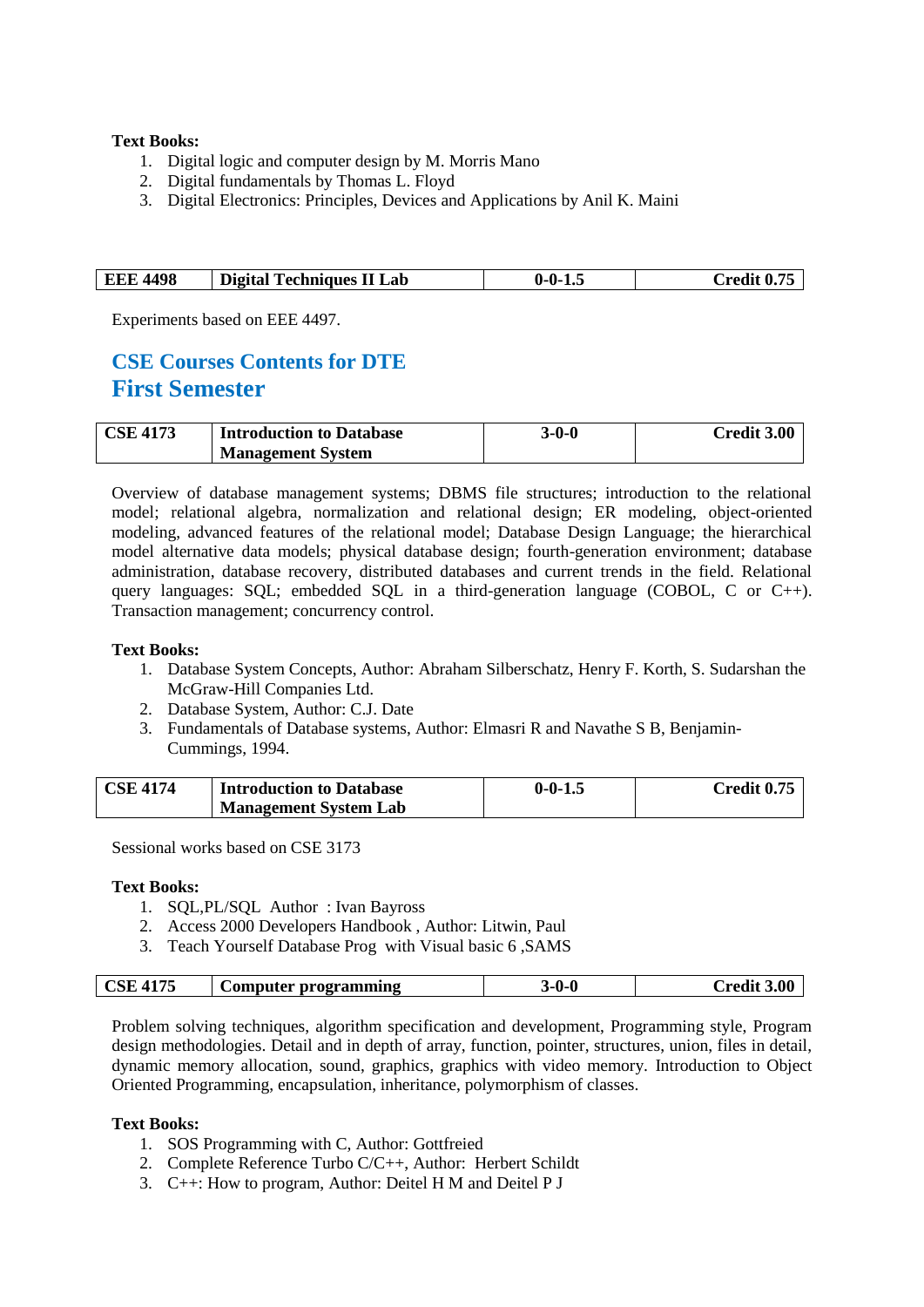4. Programming Challenges: The programming Contest Author: Steven S. Skiene, Miguel A. Reville.

| <b>CSE 4176</b> | <b>Computer programming Lab</b> | $0 - 0 - 1.5$ | <b>Credit 0.75</b> |
|-----------------|---------------------------------|---------------|--------------------|
|-----------------|---------------------------------|---------------|--------------------|

Sessional works based on CSE 4175.

| <b>CSE 4177</b><br><b>Computer Organization and Architecture</b> | $0 - 0 - 3$ | Credit 3.00 |
|------------------------------------------------------------------|-------------|-------------|
|------------------------------------------------------------------|-------------|-------------|

Contents: Components of a computer system: processors, memory, secondary storage devices and media, and other input output devices. Processor organization: registers, buses, multiplexers, decoders, ALUs, clocks, main memory and caches. Information representation and transfer; instruction and data access methods; the control unit: hardwired and microprogrammed; memory organization, I/O systems, channels, interrupts, DMA. Von Neumann SISD organization. RISC and CISC machines.

#### **Text Book:**

1. Computer Architecture and Organization, Author: Hayes J 2nd. Edition McGraw-Hill 1992.

## **Second Semester**

| <b>CSE 4273</b> | <b>System Analysis and Design</b> | $3-0-0$ | <b>Credit 3.00</b> |
|-----------------|-----------------------------------|---------|--------------------|
|-----------------|-----------------------------------|---------|--------------------|

System development methodologies and life cycle; tools, approaches and role of design; planning and problem definition; evaluation and feasibility study; describing process and data; quality and testing; project management; design of user interface, programs, files and databases; control and security. Basic design and architecture of distributed systems; data communication requirements; implementation and maintenance. Analysis tools: information gathering, interview and questionnaire; organization charts; data flow diagrams, documentation standards; data dictionary, decision tree, decision tables; prototyping; CASE tools.

#### **Text Books:**

- 1. Systems Analysis and Design, Author: Elias M. Awad, Galgotia Publications Private Limited.
- 2. System Analysis and Design Methods Author: Bently and Barlow 3rd. Edition, Irwin, 1994

| <b>CSE 4274</b> | <b>System Analysis and Design Lab</b> | $\backslash$ 0-1.<br>11- | Credit 0.75 |
|-----------------|---------------------------------------|--------------------------|-------------|
|                 |                                       |                          |             |

Sessional works based on CSE 4273

| $\overline{)$ CSE 4277<br>Data Structures and Algorithms | 3-0-0 | <b>Credit 3.00</b> |
|----------------------------------------------------------|-------|--------------------|
|----------------------------------------------------------|-------|--------------------|

Data Structures: Basic data structure concepts, notations and complexities, Linear and non-linear data structures: Stack, Queue, Linked Lists, Tree, and Graph etc. Data structure operations such as searching (linear search, Binary search etc), sorting (Quick sort, Merge sort, Binary search trees, Heap sort etc), insertion and deletion operations on various data structures; Algorithms: Complexity of Algorithms, BFS, DFS on trees and graphs, Minimum spanning trees, shortest path algorithms, Dynamic and Greedy Approach.